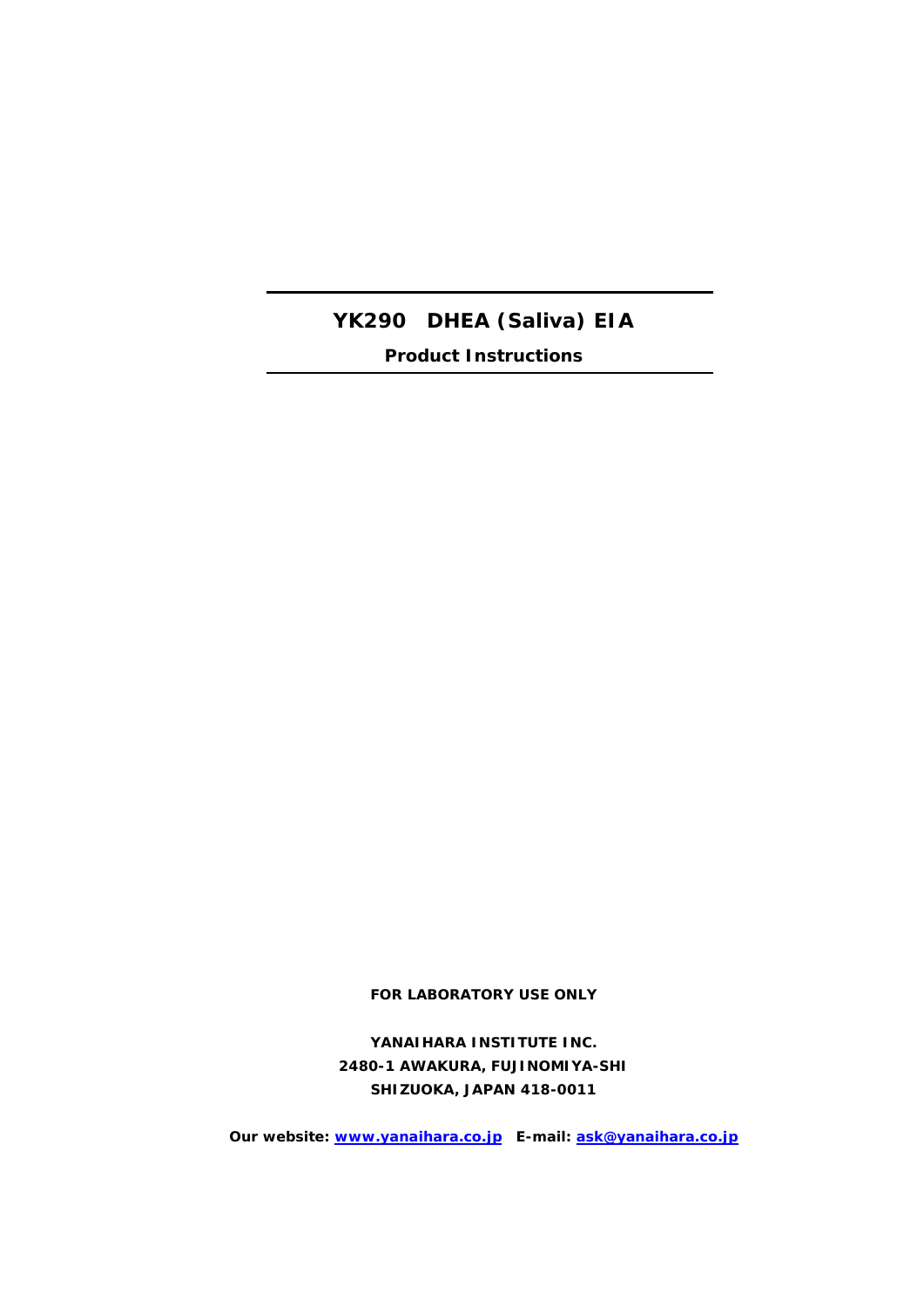#### **Contents**

| I. Introduction                        | $\overline{2}$ |
|----------------------------------------|----------------|
| II. Characteristics                    | 3              |
| <b>II</b> . Composition                | 3              |
| <b>IV.</b> Method                      | $4 - 5$        |
| V. Notes                               | 5              |
| <b>VI. Performance Characteristics</b> | $6 - 8$        |
| <b>W. Stability and Storage</b>        | 9              |
| <b>W. References</b>                   | 9              |
| <b>IX.</b> Appendix                    | 10             |

**– Please read all the package insert carefully before beginning the assay –**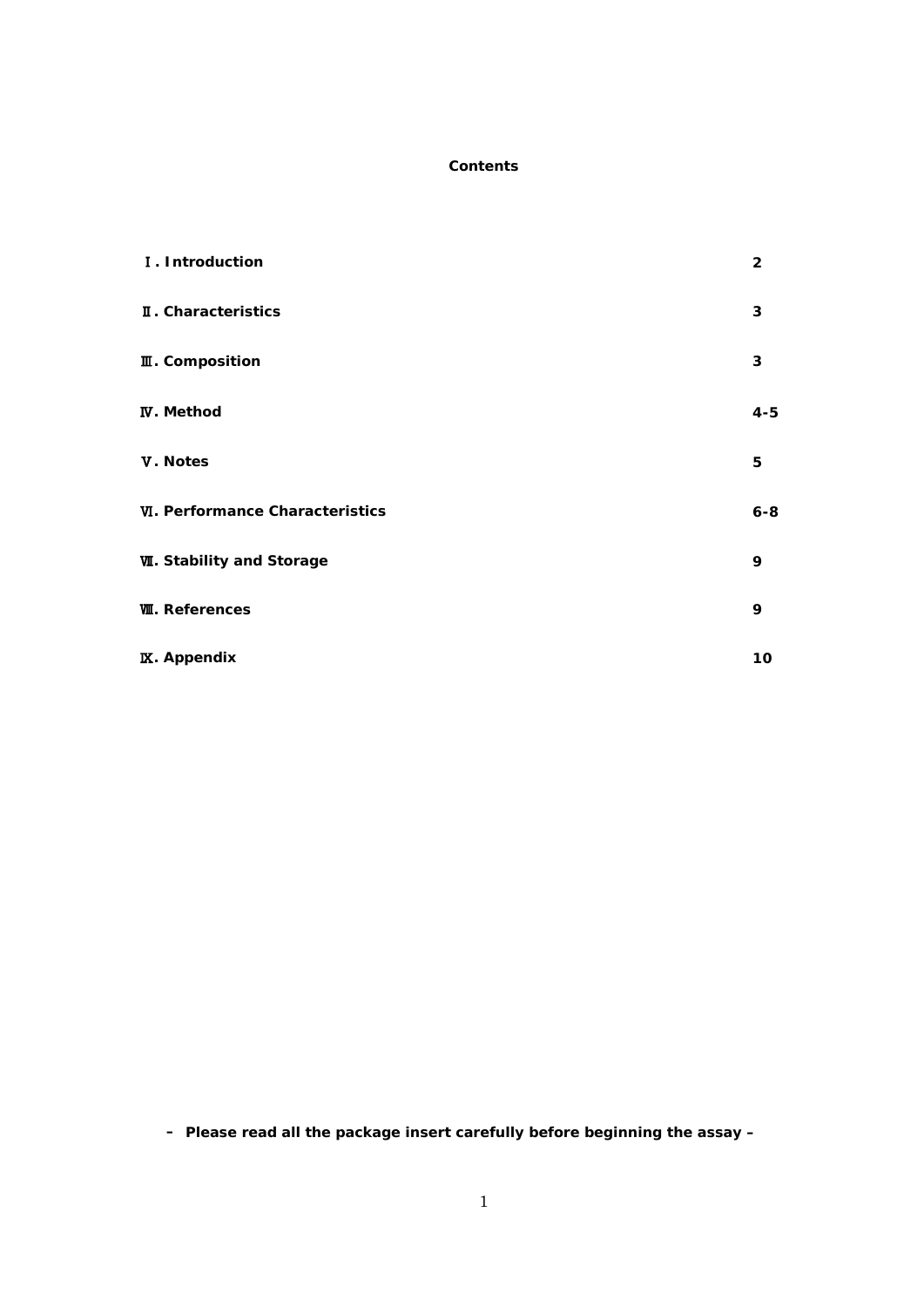#### **YK290 DHEA (Saliva) EIA Kit**

#### **I. Introduction**

DHEA (dehydroepiandrosterone) is a steroid hormone mainly secreted from the cortex of adrenal gland. DHEA serves as a precursor in testosterone and estrogen synthesis. The plasma levels of DHEA declines rapidly after birth and remain low level until about the age of 6-8; when they begin to rise on prepubertal, then a rapid rise from puberty and reach their maximum level at around age of twentys. It declines rapidly from fortys then; at age of fiftys, it is only about half the peak level; and by age of seventys, it declines to about 10% the peak level<sup>(1)</sup>. DHEA has about 10% of androgenic activity compared to that of testosterone, but the role of its physiological activities is not yet conclusively defined. It has been reported that DHEA may revolved in cholesterol and lipid metabolism, insulin sensitivity and secretion<sup>(2,3)</sup> and immune function<sup>(4,5,6)</sup>. Abnormal DHEA levels have been reported in schizophrenia and obesity<sup>(7,8)</sup>. In addition, DHEA is also produced directly in the nervous system, where it may function as a neuroactive and neuroprotective factors<sup>(9)</sup>.

In blood, over than 90% of DHEA is bound to a plasma protein called corticosteroid-binding globulin (CBG) and plasma albumin, some parts of unbound free DHEA are secreted to saliva. Majority of DHEA in saliva remains unbound to protein. The levels of saliva DHEA are not affected with saliva secretion flow rate, and have good correlation between DHEA measurements in saliva and serum. Furthermore, saliva DHEA is relatively stable to the degradation by enzymes and freezing-thawing cycles. DHEA exhibits a diurnal rhythm similar to cortisol, with highest levels in the morning after awakening, followed by a decline throughout the afternoon and evening<sup>(10)</sup>.

The newly developed DHEA (saliva) EIA kit by our laboratory provides a high sensitivity, quantitative tool for direct determination of DHEA in saliva without pre-treatment for sample. Furthermore, assays using this kit can be completed within a short period. The DHEA (saliva) EIA kit newly developed will be a quite useful tool for further development in DHEA research.

| YK290 DHEA (Saliva) EIA Kit                                                       | Contents                      |
|-----------------------------------------------------------------------------------|-------------------------------|
| ▼ The kit assay range: 22.2-5400pg/mL.                                            | 1) Antibody Coated Plate      |
| $\blacktriangledown$ The assay running time: 3h. + 0.5 h.                         | 2) DHEA Standard              |
| ▼ Maximum measurable samples: 41 in duplicate                                     | 3) HRP-Labeled DHEA           |
| ▼ Test sample: saliva.                                                            | 4) Buffer Solution            |
| $\blacktriangledown$ The 96-well plate in the kit is consisted of 8-wells strips, | 5) TMB Substrate              |
| so that the kit can be used dividedly in strips.                                  | 6) Concentrated Wash Solution |
| Intra-assay %CV: $1.7 - 3.6$                                                      | 7) Reaction Stopping Solution |
| Inter-assay %CV: $5.5 - 8.5$                                                      | 8) Adhesive Foil              |
| Store all the components in the kit at 2-8°C.                                     |                               |
| The expiry date is stated on the package.                                         |                               |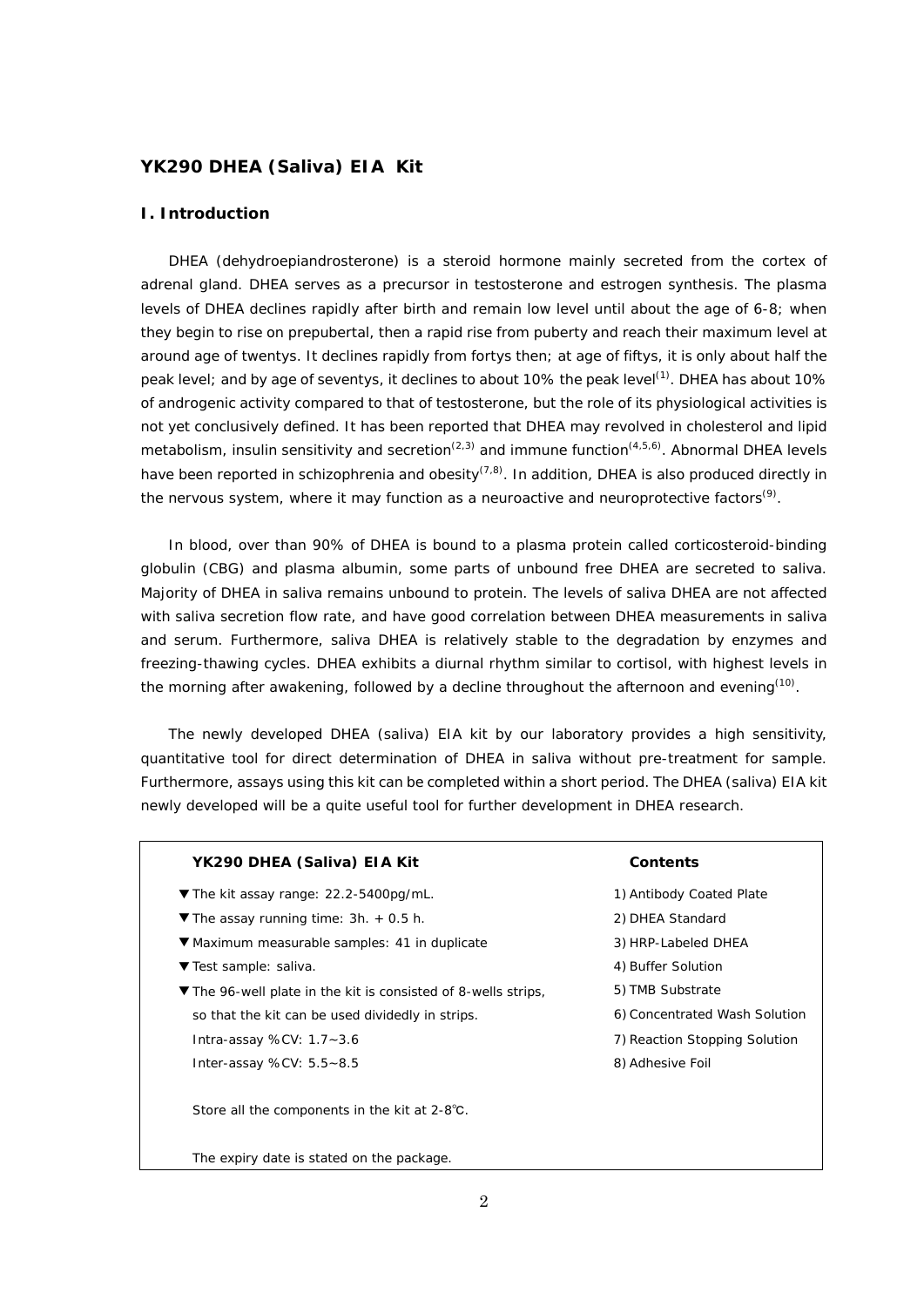#### **II. Characteristics**

This EIA kit is used for quantitative determination of DHEA in saliva. It has various advantages, such as no extraction procedure of samples, short assay time, practically no influences of other physiological active substances coexisting in samples assayed.

**<** Specificity **>**

The specificity of this EIA kit is shown on page 8.

**<** Assay Principle **>**

This EIA kit for determination of DHEA is based on a competitive enzyme immunoassay using combination of specific antibody to DHEA and DHEA-horseradish peroxidase (HRP) conjugate (HRP-labeled DHEA) system. The 96 wells plate is coated with DHEA specific antibody, to which DHEA standard or samples, HRP-labeled DHEA are added for competitive immunoreaction. After incubation and plate washing, HRP enzyme activity is determined by 3,3',5,5'-tetramethylbenzidine (TMB) and the concentration of DHEA is calculated.

|   | Component                    | Form               | Quantity           | Main Ingredient                         |
|---|------------------------------|--------------------|--------------------|-----------------------------------------|
|   | <b>Antibody Coated Plate</b> | microtiter plate   | 1 plate (96 wells) | Anti-DHEA antibodies                    |
| 2 | <b>DHEA Standard</b>         | lyophilized powder | 1 vial (36.45ng)   | <b>Synthetic DHEA</b>                   |
| 3 | <b>HRP-Labeled DHEA</b>      | Liquid             | 1 vial (0.6mL)     | HRP conjugated DHEA                     |
| 4 | <b>Buffer Solution</b>       | liquid             | 1 bottle (30 mL)   | Casine-containing citrate Na buffer     |
| 5 | <b>TMB Substrate</b>         | liquid             | 1 bottle (12 mL)   | 3, 3', 5, 5'-Tetramethylbenzidine (TMB) |
| 6 | Concentrated Wash Solution   | liquid             | 1 bottles (50 mL)  | 1% Tween20 concentrated saline          |
| 7 | Reaction Stopping Solution   | liquid             | 1 bottle (12 mL)   | 1M sulfuric acid                        |
| 8 | Adhesive Foil                |                    | 2 sheets           |                                         |

#### **III. Composition**

#### **IV. Method**

- **<** Equipment required **>**
- 1. Photometer for microtiter plate (plate reader), which can read extinction 2.5 at 450 nm
- 2. Washing device for microtiter plate and dispenser with aspiration system (optional)
- 3. Micropipettes for volumes between 50 µL -1000 µL
- 4. Multi-channel pipettes for 8 or 12 wells and the tips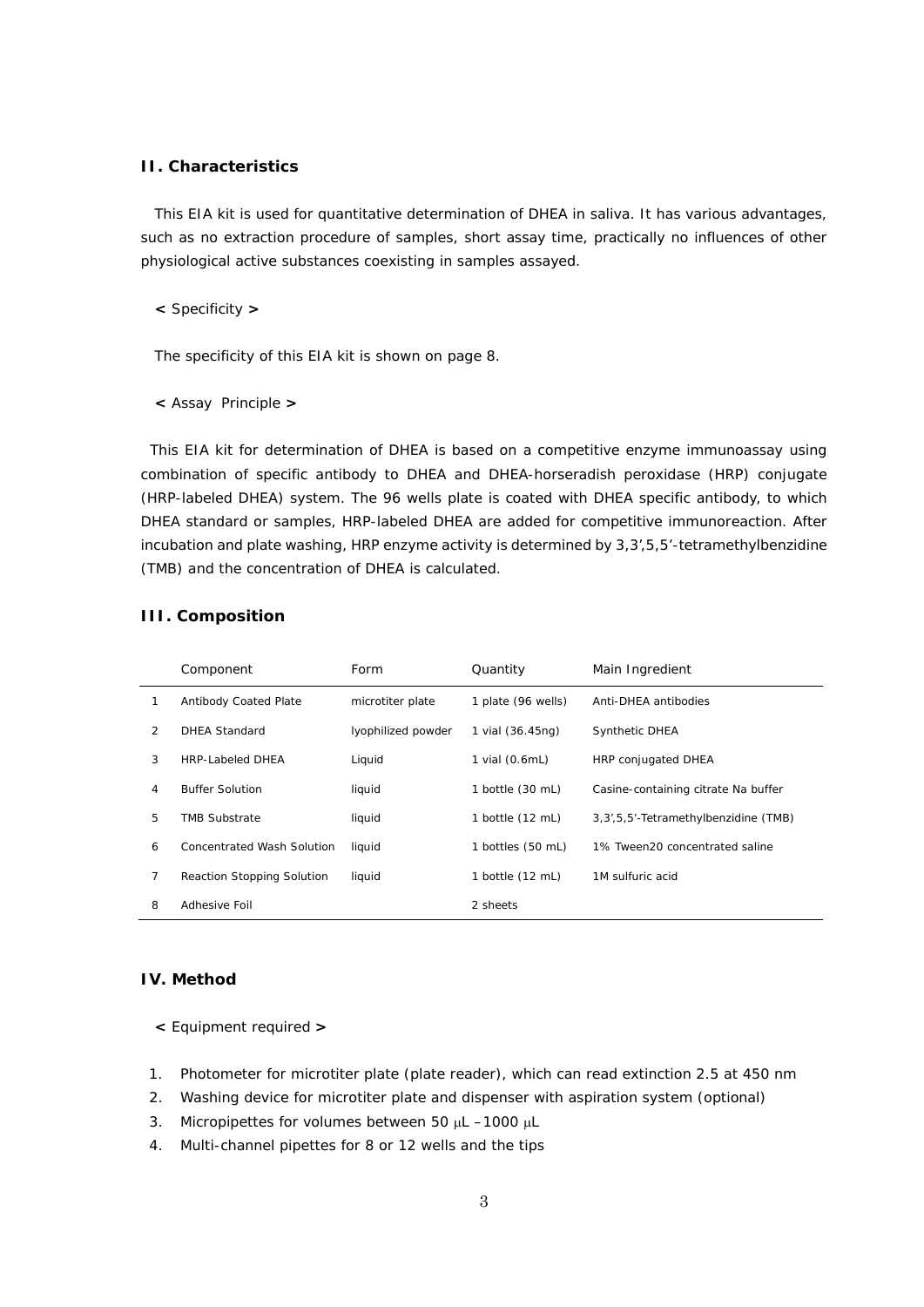- 5. Polypropylene tubes for preparation of standard solutions
- 6. A microplate shaker (210-220 rpm)
- 7. Graduated cylinder (1000 mL)
- 8. Distilled or deionized water

**<** Preparatory work **>**

- 1. Preparation of DHEA standard solution: Reconstitute lyophilized **DHEA Standard** with 450µL of **Buffer Solution** which affords 81000pg/mL standard solution. The reconstituted DHEA standard solution (40µL) is diluted with 560µL of **Buffer Solution** that yields 5400pg/mL standard solution. The standard solution (5400pg/mL ) (200µL) is diluted with 400µL of **Buffer Solution** to yield 1800pg/mL of standard solution. Repeat the same dilution to make standard solution of 600, 200, 66.7, and 22.2pg/mL, respectively. **Buffer Solution** is used as 0pg/mL.
- 2. Preparation of HRP-labeled DHEA solution: Take 533µL of **HRP-Labeled DHEA** from the labeled vial to dilute with 16mL of **Buffer Solution** completely just before use.
- 3. Preparation of wash solution: Dilute **Concentrated Wash Solution** (50 mL) to 1000 mL with distilled or deionized water.
- 4. Other reagents are ready for use.

< Assay procedure **>**

- 1. Before starting assay, bring all the reagents to room temperature (22-25°C).
- 2. Keep the desired number of strips in the plate holder and place the remaining strips back in the foil pouch.
- 3. Pipet 25 µL of DHEA standard solutions (0, 22.2, 66.7, 200, 600, 1800 and 5400pg/mL ) or samples, after vortexed, into appropriate wells. Add 150µL of HRP-labeled DHEA solution into each well.
- 4. Cover the plate with adhesive foil and incubate it on a shaker at 210-220 rpm at room temperature for 180 minutes.
- 5. After incubation, take off the adhesive foil, aspirate or decant the solutions in the wells. Add 350µL of diluted wash solution to each well and keep it for about 30 seconds, and then aspirate or decant the wash solution in the wells. Repeat this wash process 6 times (total 7 times). Finally, invert the plate and tap it onto an absorbent surface, such as paper toweling, to ensure blotting free of most residual wash solution.
- 6. Add 100µL of **TMB Substrate** into each well.
- 7. Cover the plate with adhesive foil and incubate it on a shaker at 210-220rpm at room temperature for 30 minutes.
- 8. Add 100 µL of **Reaction Stopping Solution** into each well to stop color reaction.
- 9. Read the optical absorbance of the wells at 450nm (if possible, read 620nm for correction).
- 10. The assay fits best to a 4 (or 5)-parameter logistic equation,  $Y=(a-d)/(1+(x/c) \wedge b)+d$ ; here a,b,c,d represent constant parameter. Alternatively, calculate mean optical density values of wells containing standard solutions or their percent bound to maximum binding wells (0 pg/mL) and plot a standard curve on a semi-logarithmic graph paper (abscissa: concen-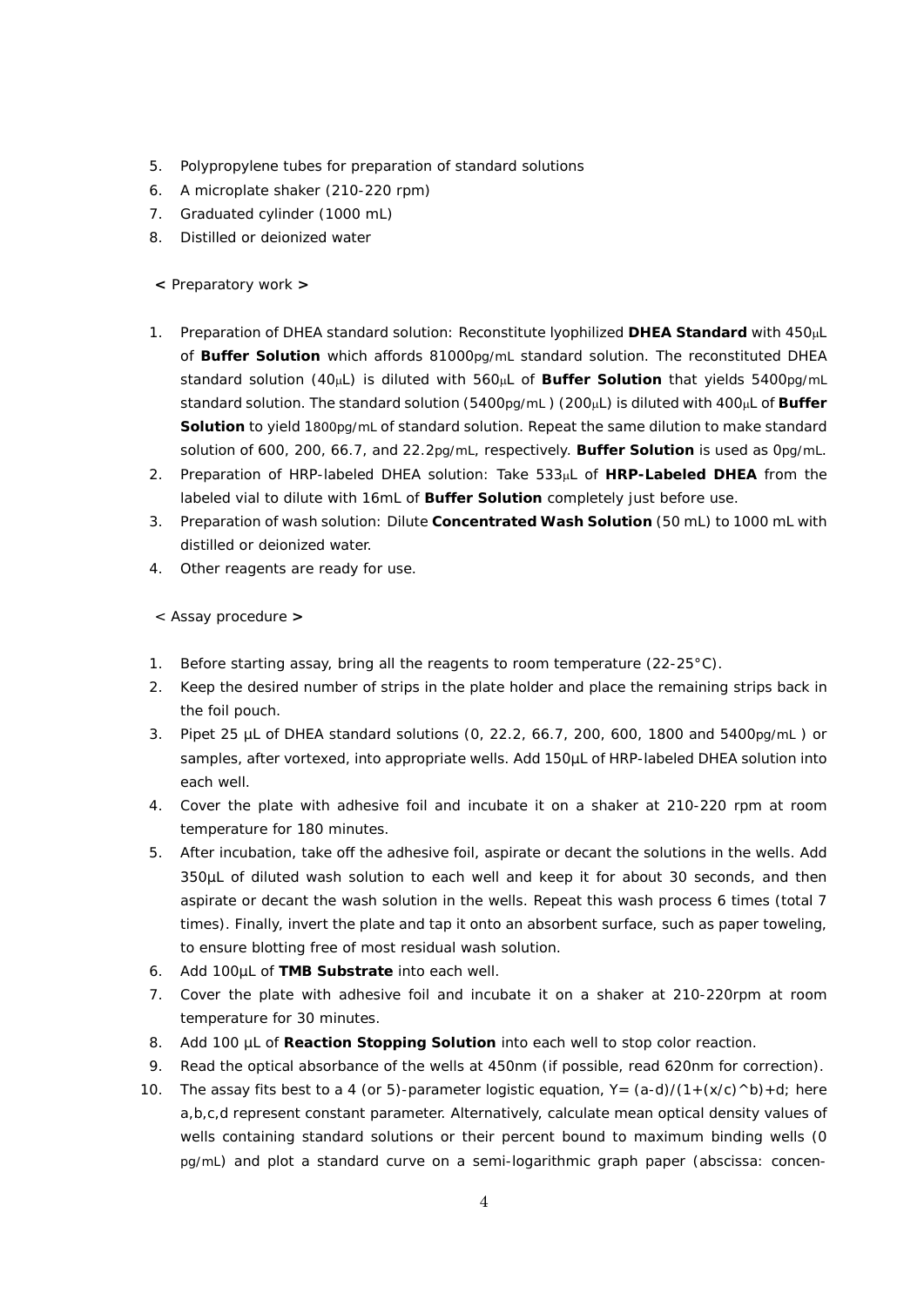trations of standard; ordinate: optical density or bound%). Use the average optical density or bound% of each sample to determine the corresponding value by simple interpolation from the standard curve. The results should be multiplied by the diluting factor to obtain the actually concentrations for undiluted unknown samples.

### **V. Notes**

- 1. It is recommended that saliva samples should be collected by using special colleting tubes such as Saliva Collection Aid (Item No. 5016.02, Salimetrics LLC ) or drool saliva directly into a polypropylene vial. If the sample is tested later, it should be frozen below –30°C. Avoid repeated freezing and thawing of samples.
- 2. On day of assay, thaw the saliva samples completely, vortex, and centrifuge at 1500 X g (@3000rpm) for 15 minutes. Transfer the supernatant of saliva carefully to another vial.
- 3. Avoid sample collection within 60 minutes after eating a meal or within 12 hours after consuming alcohol.
- 4. Avoid taking acidic or high sugar foods and caffeine drinks before collection.
- 5. To avoid the influences of food ingredients, rinse mouth thoroughly with water, then collected after an interval for at least 10 minutes before collection. Tooth brushing is not recommended.
- 6. Do not use samples contaminated with blood.
- 7. Do not use sodium azide as a preservative for collected samples.
- 8. DHEA standard solutions and HRP-labeled DHEA solution should be prepared immediately before use. If the kit used dividedly, dilute the propriety quantity of **HRP Labeled DHEA**. The rest of the reconstituted DHEA standard solution (81000pg/mL), **HRP-Labeled DHEA** and **TMB substrate** except wash solution and **Reaction Stopping Solution** should be stored at 4°C and used within 2 weeks. Diluted standard solutions and diluted HRP-labeled DHEA solution should not be reused for another assay.
- 9. Incomplete washing of the microplate will interfere with assay precision. If a microplate washer is not available, completely aspirate the solutions in the wells of assay plate to be removed or decant them by inverting the plate and tapping it onto absorbent tissue in each wash cycle. Ensure that there is no residual wash solution in the wells after final wash.
- 10. As pipetting operations may affect precision of the assay, pipet DHEA standard solutions or samples precisely into the wells of assay plate. In addition, use clean vials or vessels in assay and a new tip for each standard diluting process and for each sample or standard solution pipetting to avoid cross contamination.
- 11. Perform all the determination in duplicate.
- 12. To quantitate accurately, always run a standard curve for each assay.
- 13. Color reaction should be carried out under the light proof condition.
- 14. Read optical absorbance of reaction solution in wells as soon as possible after stopping the color reaction.
- 15. Protect the reagents from strong light (e.g. direct sunlight) during storage and assay.
- 16. Satisfactory performance of the assay will be guaranteed only when reagents are used from combination pack with identical lot number.
- 17. The recommended room temperature is 22-25℃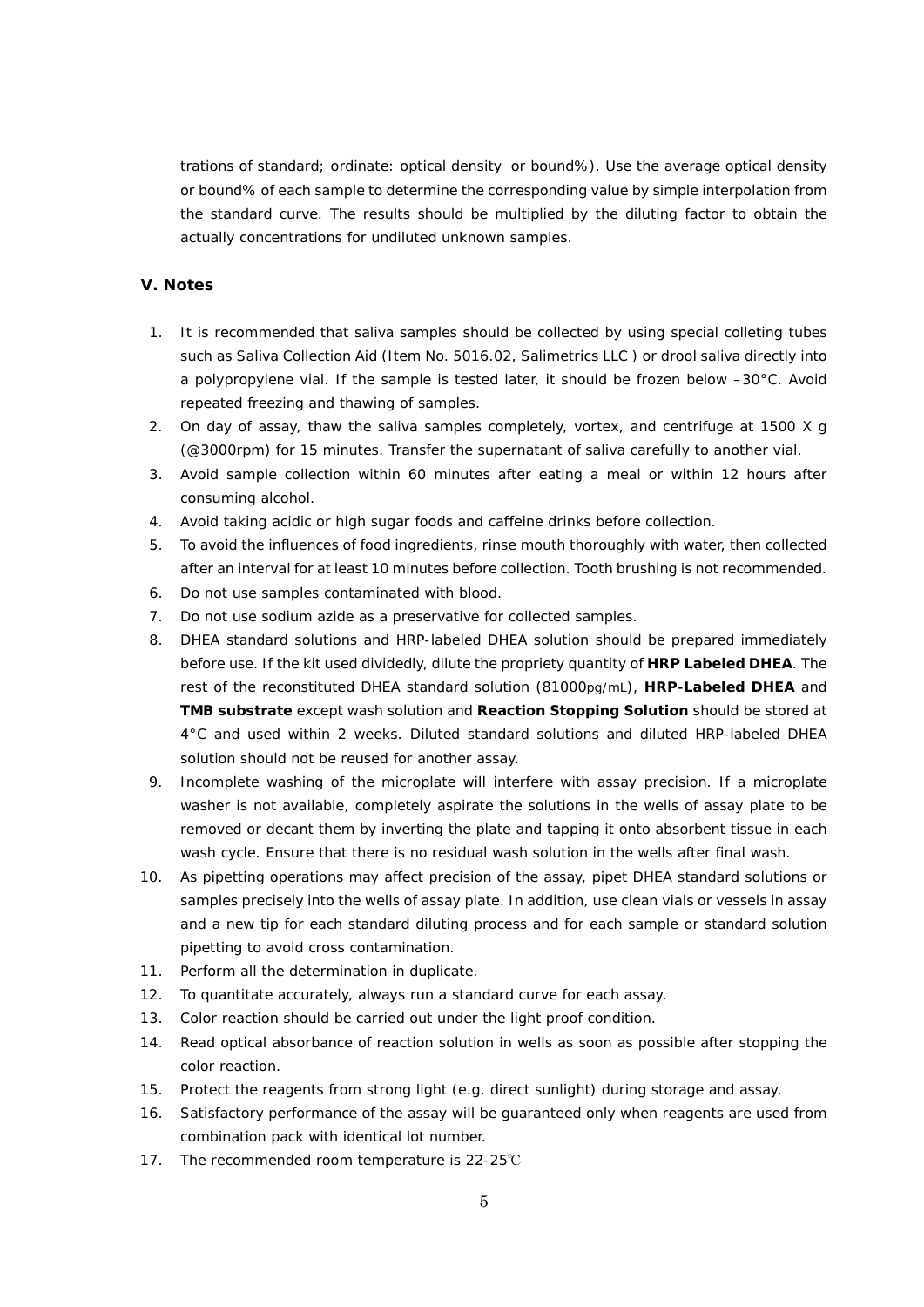#### **VI. Performance Characteristics**



#### **<** Assay range **>** 22.2– 5400pg/mL

**<**Sensitivity**>**

Sensitivity can be calculated using the following formula under the guidelines listed in the National Committee for Clinical Laboratory Standards (NCCLS) Evaluation Protocols <sup>(11)</sup>.

Sensitivity (pg/mL) = 2×SD of the Zero Standard×22.2pg/mL (Optical Density of 0pg/mL-Optical Density of 22.2pg/mL)

**<** Precision and reproducibility **>**

| Saliva sample |  | Intra-assay variation (mean $\pm$ SD, n=10)   Inter-assay variation (mean $\pm$ SD, n=9) |     |                  |     |
|---------------|--|------------------------------------------------------------------------------------------|-----|------------------|-----|
|               |  | Measured (pg/mL)                                                                         | %CV | Measured (pg/mL) | %CV |
|               |  | $145 + 6$                                                                                | 3.6 | $150 + 13$       | 8.5 |
|               |  | $888 + 19$                                                                               | 2.1 | $909 + 53$       | 5.9 |
|               |  | $2802+49$                                                                                | 1.7 | $2915 \pm 159$   | 5.5 |

#### **<** Analytical recovery **>**

| Saliva sample | DHEA added | Observed | Expected | Recovery |
|---------------|------------|----------|----------|----------|
|               | (pg/mL)    | (pg/mL)  | (pg/mL)  | $(\%)$   |
|               | 0          | 37.9     |          |          |
| Α             | 65         | 96.2     | 102.9    | 93.5     |
|               | 196        | 193.7    | 233.9    | 82.8     |
|               | 588        | 541.1    | 625.9    | 86.4     |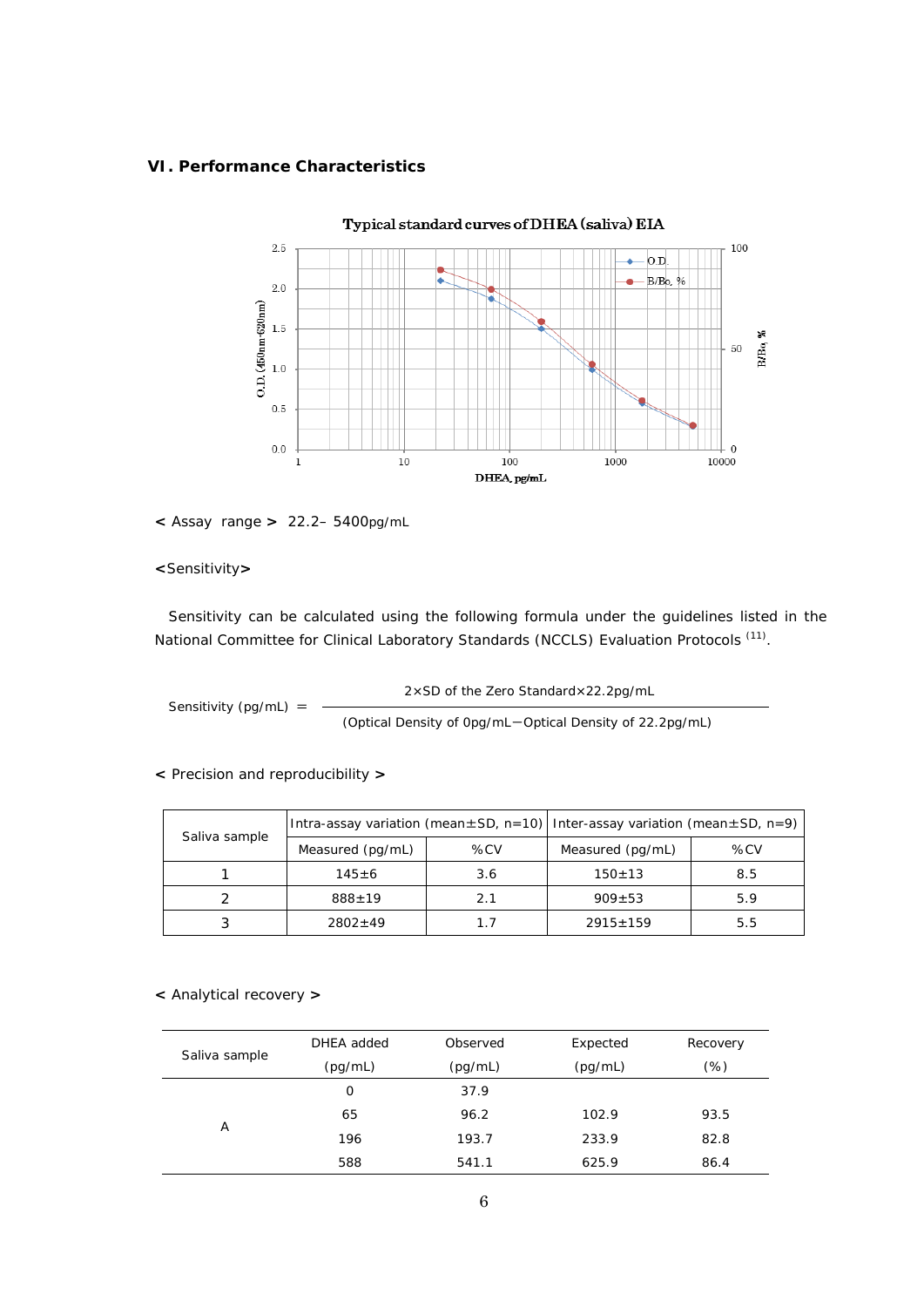|             | $\mathbf 0$  | 189.4 |       |       |
|-------------|--------------|-------|-------|-------|
| B           | 65           | 257.7 | 254.4 | 101.3 |
|             | 196          | 402.7 | 385.4 | 104.5 |
|             | 588          | 819.2 | 777.4 | 105.4 |
|             | $\mathbf 0$  | 85.6  |       |       |
|             | 65           | 144.3 | 150.6 | 95.9  |
| $\mathsf C$ | 196          | 252.5 | 281.6 | 89.7  |
|             | 588          | 607.4 | 673.6 | 90.2  |
|             | $\mathbf 0$  | 99.2  |       |       |
|             | 65           | 169.6 | 164.2 | 103.2 |
| D           | 196          | 260.2 | 295.2 | 88.1  |
|             | 588          | 568.5 | 687.2 | 82.7  |
|             | $\mathbf 0$  | 72.4  |       |       |
|             | 65           | 133.6 | 137.4 | 97.3  |
| Ε           | 196          | 245.4 | 268.4 | 91.4  |
|             | 588          | 619.7 | 660.4 | 93.8  |
|             | $\mathsf{O}$ | 52.1  |       |       |
|             | 65           | 113.5 | 117.1 | 96.9  |
| F           | 196          | 213.4 | 248.1 | 86.0  |
|             | 588          | 577.9 | 640.1 | 90.3  |

#### **<**Dilution test**>**

| Saliva sample |                | Dilution ratio, 1X Observed(pg/mL) Expected(pg/mL) |      | % Of expected |
|---------------|----------------|----------------------------------------------------|------|---------------|
|               | 1              | 46.7                                               |      |               |
|               | $\overline{2}$ | 19.8                                               | 23.4 | 85.0          |
| No.1          | $\overline{4}$ | 9.6                                                | 11.7 | 91.9          |
|               | 8              |                                                    |      | -             |
|               | 1              | 213.9                                              |      |               |
| No.2          | 2              | 103.3                                              | 107  | 96.6          |
|               | 4              | 46.7                                               | 53.5 | 87.2          |
|               | 8              | 25.6                                               | 26.7 | 95.8          |
|               | $\mathbf{1}$   | 95.4                                               |      |               |
|               | 2              | 45.3                                               | 47.7 | 95.1          |
| No.3          | 4              | 18.1                                               | 23.8 | 75.9          |
|               | 8              | ۰                                                  | -    | -             |
|               | 1              | 119.8                                              |      |               |
|               | $\overline{2}$ | 50.6                                               | 59.9 | 84.4          |
| No.4          | 4              | 22.0                                               | 29.9 | 73.4          |
|               | 8              |                                                    |      | -             |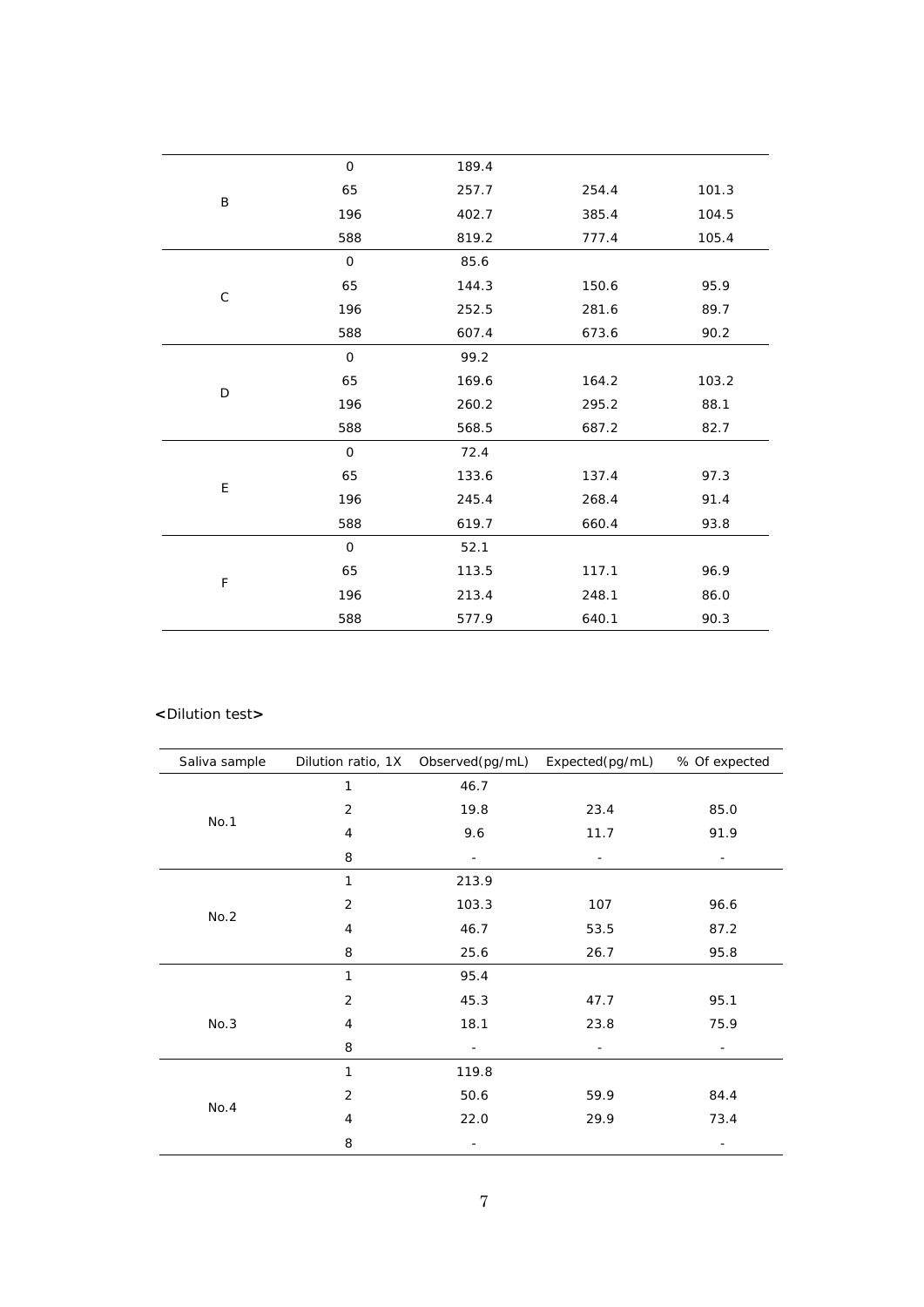|      | 1              | 80.5  |                          |                          |
|------|----------------|-------|--------------------------|--------------------------|
| No.5 | $\overline{2}$ | 37.8  | 40.2                     | 93.9                     |
|      | 4              | 16.8  | 20.1                     | 83.3                     |
|      | 8              | -     | $\overline{\phantom{a}}$ | -                        |
|      | $\mathbf{1}$   | 62.2  |                          |                          |
|      | $\sqrt{2}$     | 26.7  | 31.1                     | 85.8                     |
| No.6 | 4              | 15.3  | 15.6                     | 98.3                     |
|      | 8              |       | $\overline{\phantom{a}}$ | $\overline{\phantom{a}}$ |
|      |                |       |                          |                          |
|      | 1              | 108.7 |                          |                          |
|      | $\overline{2}$ | 46.9  | 54.4                     | 86.4                     |
| No.7 | 4              | 25.1  | 27.2                     | 92.4                     |
|      | 8              | 9.8   | 13.6                     | 72.2                     |
|      | 1              | 71.5  |                          |                          |
|      | $\sqrt{2}$     | 30.3  | 35.8                     | 84.7                     |
| No.8 | 4              | 14.9  | 17.9                     | 83.1                     |

## **<**Cross reactivity**>**

Cross reactivities of the antibody used in the kit.

| Name of substances      | % Cross-reactivity |
|-------------------------|--------------------|
| <b>DHEA-S</b>           | 0.067              |
| Androstenedione         | 2.178              |
| Aldosterone             | <b>ND</b>          |
| Cortisone               | <b>ND</b>          |
| Corticosterone          | <b>ND</b>          |
| Cortisol                | <b>ND</b>          |
| 11-Deoxycortisol        | <b>ND</b>          |
| 21-Deoxycortisol        | <b>ND</b>          |
| Danazol                 | 0.006              |
| Estriol                 | 0.007              |
| Estrone                 | 0.030              |
| 17β-Estradiol           | 0.004              |
| Progesterone            | 0.059              |
| 11a-Hydroxyprogesterone | <b>ND</b>          |
| 17a-Hydroxyprogesterone | 0.019              |
| Testosterone            | 2.118              |
| Triamcinolone           | <b>ND</b>          |

Cross-reactivities at B/Bo=50%; ND=None detected (<0.001%)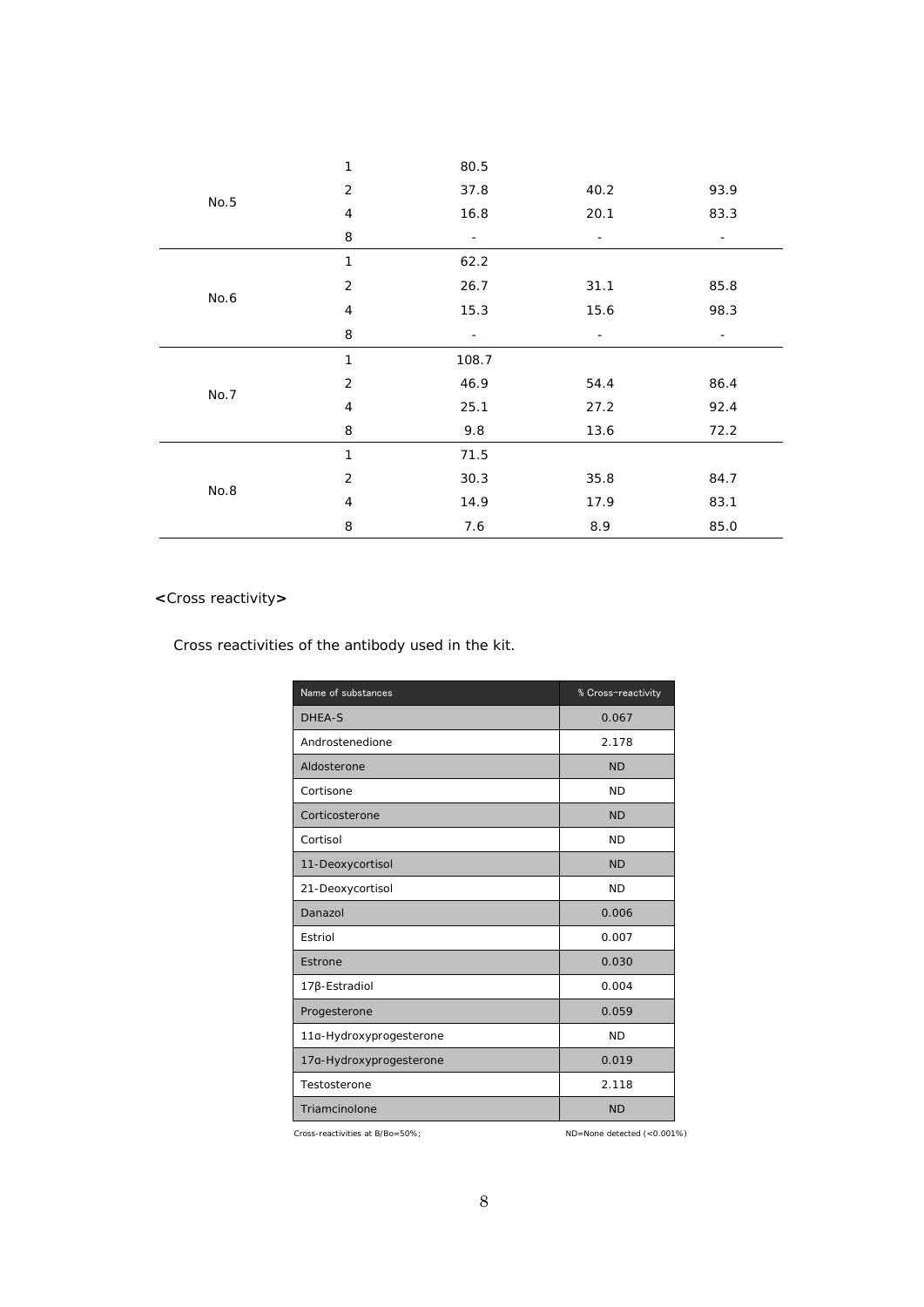#### **VII. Stability and Storage**

| < Storage > | Store all the components in the kit at $2^{\circ}$ C - $8^{\circ}$ C.                                                                                             |
|-------------|-------------------------------------------------------------------------------------------------------------------------------------------------------------------|
|             | < Shelf Life > The Kit is stable under the storage condition for 24 months from the date of<br>manufacture.<br>The expiry date is stated on the label of package. |
| < Package > | For 96 tests per one kit including standards.                                                                                                                     |

#### **VIII. References**

- 1. J P Hinson and P W Raven: **DHEA deficiency syndrome: a new term for old age?** Journal of Endocrinology 163, 1–5, 1999
- 2. K Villareal DT, Holloszy JO: **Effect of DHEA on abdominal fat and insulin action in elderly women and men: a randomized controlled trial.** Jama 292:2243-8, 2004
- 3. Dhatariya K et al: **Effect of dehydroepiandrosterone replacement on insulin sensitivity and lipids in hypoadrenal women.** Diabetes 54:765-9, 2005
- 4. Casson PR et al: **Oral dehydroepiandrosterone in physiologic doses modulates immune function in postmenopausal women.** Am J Obstet Gynecol 169:1536-9, 1993
- 5. Rearte B et al: **Dehydroepiandrosterone and metyrapone partially restore the adaptive humoral and cellular immune response in endotoxin immunosuppressed mice.** Innate Immun 20(6):585-97, 2014
- 6. Prall SP, Muehlenbein MP: **Dehydroepiandrosterone and multiple measures of functional immunity in young adults.** Am J Hum Biol 27(6):877-80, 2015
- 7. Vuksan-Ćusa B et al: **The role of dehydroepiandrosterone (DHEA) in schizophrenia.** Psychiatr Danub 28(1):30-3, 2016
- 8. Akyürek N et al: **Is there a relationship between cardiovascular risk factors and dehydroepiandrosterone sulfate levels in childhood obesity?** J Pediatr Endocrinol Metab 28(5-6):545-50, 2015
- 9. Stárka L et al: **Dehydroepiandrosterone: a neuroactive steroid.** J Steroid Biochem Mol Biol 145:254-60, 2015
- 10. Hucklebridge F et al: **The diurnal patterns of the adrenal steroids cortisol and dehydroepiandrosterone (DHEA) in relation to wakening.** Psychoneuendocrinology 30(1):51-7, 2005
- 11. National Committee for Clinical Laboratory Standards Evaluation Protocols, SC1 (1989), Vallanova, PA: NCCLS